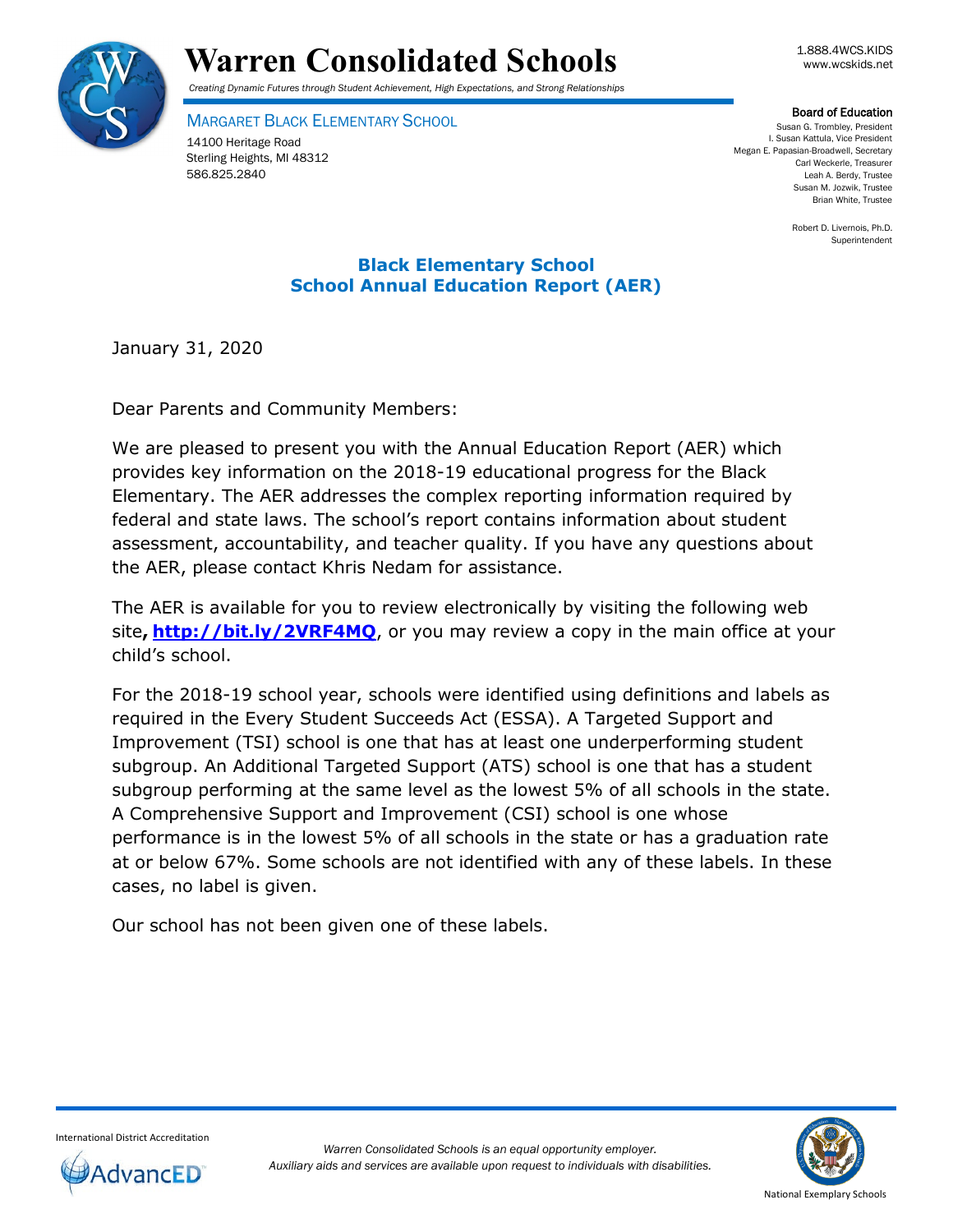Key initiatives for the upcoming school year include strengthening Tier I instruction through cohesively utilizing Thinking Maps across the curriculum, Math tasks/journals, vocabulary focus, and Classroom Instruction that Works. We will also implement additional support instruction for students who need Tier II and Tier III. Actions that can be taken to raise achievement include: professional development in the Michigan standards, Title I assistance, Title Language Acquisition instruction, differentiated instruction within the classroom, free and reduced breakfast and lunch program, health and medical services, extended learning opportunities, literacy take home bags, summer reading/math program, parent curriculum night, RAZ Kids, Reading A-Z, Brain POP, literacy library, Versatiles, guided reading, math manipulatives, small group instruction, Scholastic News, peer tutoring, NHS tutoring, Healthy Kids Club, Mindfulness, Playworks, Robotics, and technology integration.

- 1. PROCESS FOR ASSIGNING PUPILS TO THE SCHOOL Students are assigned to schools according to their address of residence within the district's boundaries. Parents may request another school with the District under the Open Enrollment process, however, transportation is not provided. The Board of Education has determined that it will allow nonresident students, residing with the Macomb ISD, but whose parent(s) reside in the District, and who qualify to enroll in the District through a Schools of Choice program
- 2. THE STATUS OF THE 3-5 YEAR SCHOOL IMPROVEMENT PLAN Our School Improvement Plan is focused on student achievement through common ELA time to allow walk to reading, focused reading Tier II interventions, Mindfulness, Playworks, AVMR, Thinking Maps, Healthy Kids Club, Restorative practices, and Classroom Instruction That Works.
- 3. A BRIEF DESCRIPTION OF EACH SPECIALIZED SCHOOL

**The Macomb Math and Science Center (MMSTC**) is an honors program for 9th – 12th grade students in Macomb County districts who are interested in advanced/accelerated mathematics, science, and computer technology. Students must apply and be selected for the program based upon placement testing and teacher's recommendation. The Center's program is a half day and students attend their home school for the remainder of the day. It is located at Butcher Educational Center.

## **The Middle School Mathematics Science Technology Center (MS)2TC**

offers an advanced mathematics, science technology option for middle school students. Students who are accepted into the program will split their day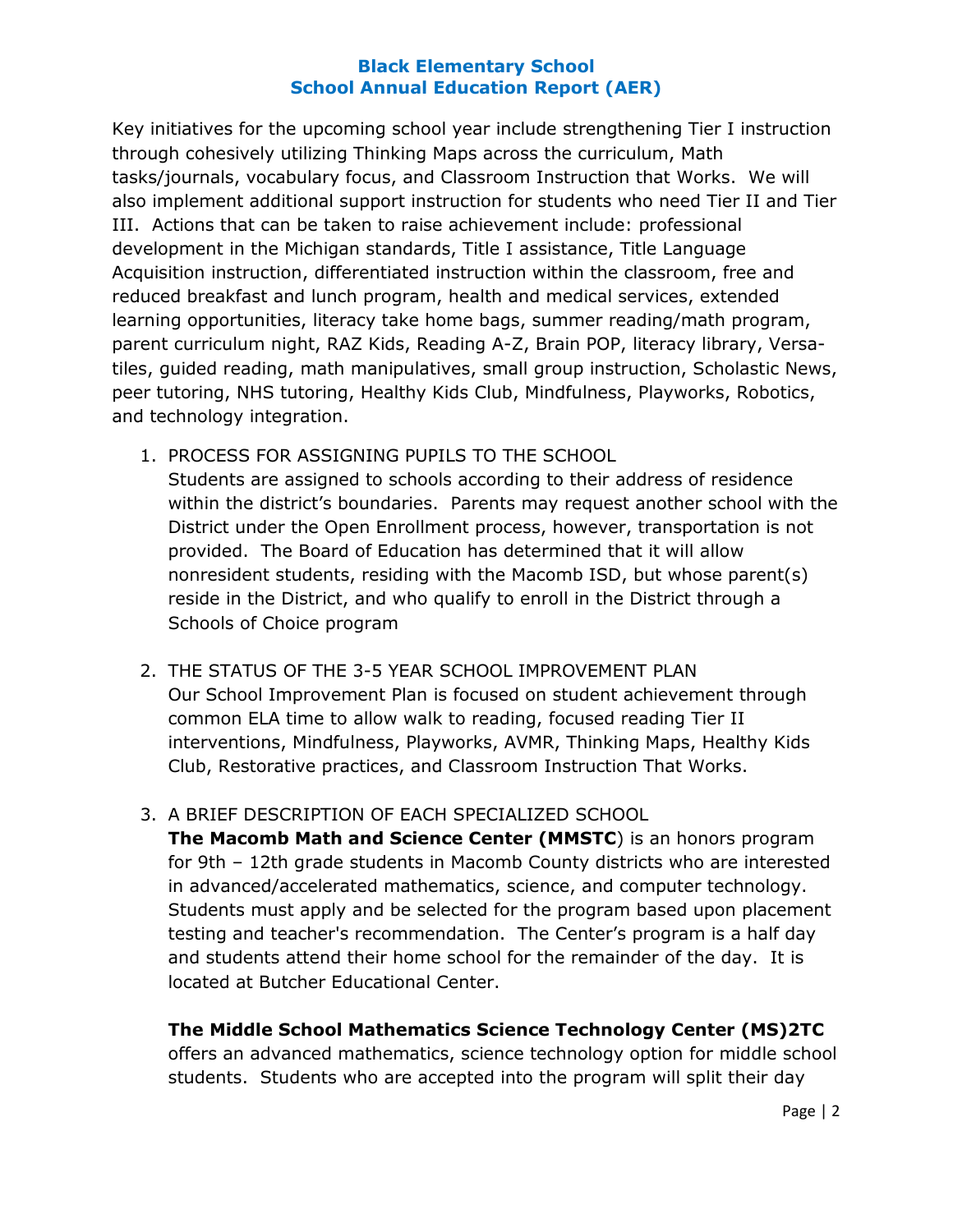between their home middle school, where they will take their social studies and two elective classes, and Butcher Educational Center, where they will take their mathematics, science, and English language arts classes.

**The Middle School Visual and Performing Arts (MS-VPA)** is an exciting, creative program that has been designed to build on the district's nationally acclaimed, award-winning high school performing arts program (WCSPA) which is in Sterling Heights High School. MS-VPA is intended for academically focused and creative students who seek to blend their academic experience with interest in the performing arts. Students who are accepted into the program will split their school day between their home middle school, where they will take their language arts, science, and math classes, and Butcher Educational Center, where they will take their social studies and two performing arts electives. The performing arts electives will include visual arts, music, dance, and theatre exploratory experiences.

**The Career Preparation Center (CPC)** programs are open to Clintondale, Fraser, and Warren Consolidated 11th and 12th grade students. CPC programs are designed to provide students with skills to enter the workforce or continue with additional college or workplace training. Career Technical Education (CTE) classes at the CPC provide technical skills and knowledge. Students enrolled in these programs are often able to earn technical certifications as well as college credit.

**Community High School** is an alternative education program for high school students. The primary objective of the school is to assist enrolled students in meeting their high school graduation requirements in a timely manner. It is now located at the Hatherly Educational Center.

**Early Childhood Education** is an important part of the mission and vision of Warren Consolidated Schools. A variety of early learning classrooms are housed in our elementary buildings. These programs include WCS Early Childhood Special Education (ECSE) Program, the World of Fours (grantsupported preschool program for 4-year-olds), fee-based 3-year-old and 4 year-old preschool, transitional kindergarten, and several Macomb-Intermediate School District Head-Start classrooms.

4. IDENTIFY HOW TO ACCESS A COPY OF THE CORE CURRICULUM, A DESCRIPTION OF ITS IMPLEMENTATION, AND AN EXPLANATION OF THE VARIANCES FROM THE STATE'S MODEL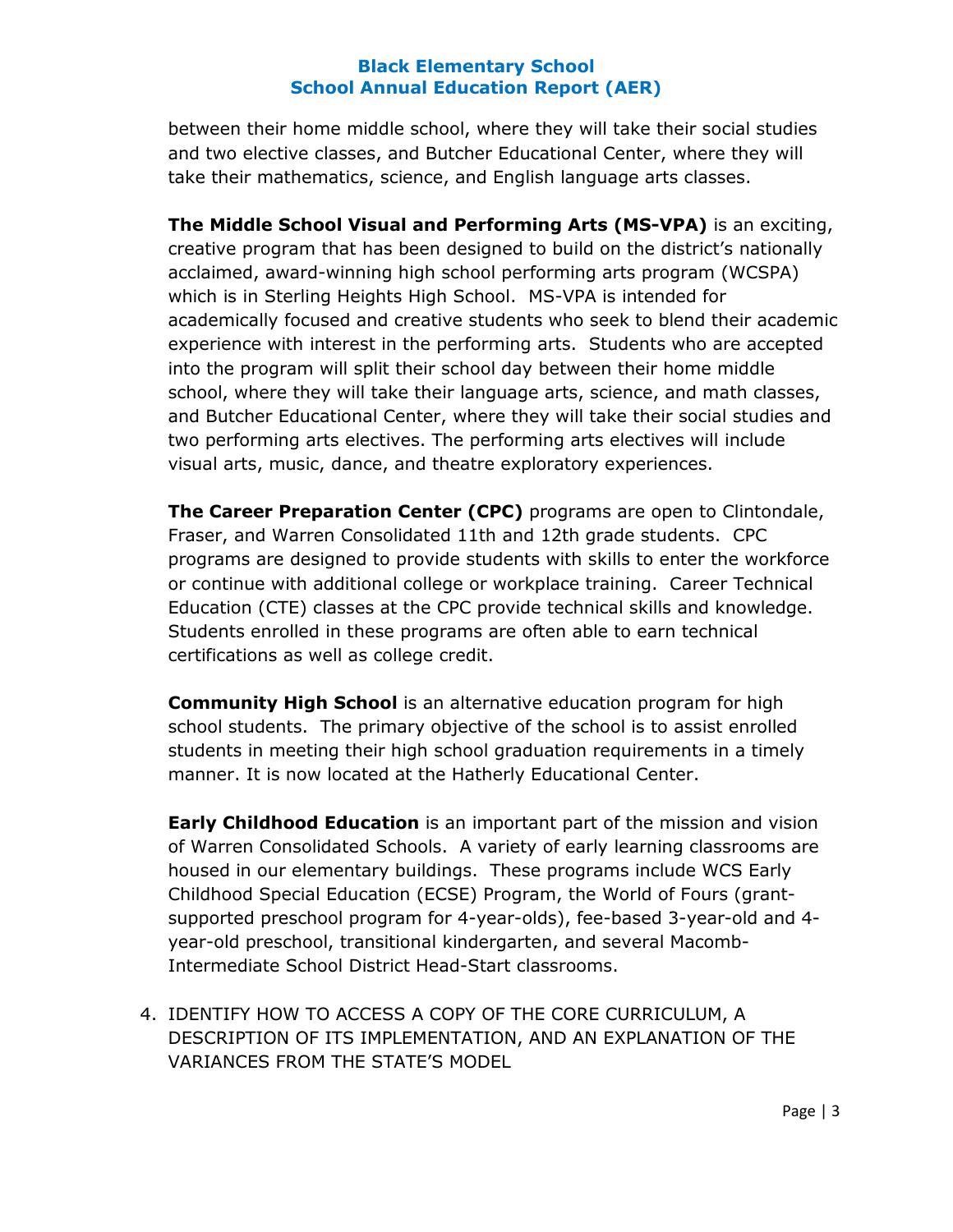Students are assigned to schools according to their address of residence within the district's boundaries. Parents may request another school with the District under the Open Enrollment process, however, transportation is not provided. The Board of Education has determined that it will allow nonresident students, residing with the Macomb ISD, but whose parent(s) reside in the District, and who qualify to enroll in the District through a Schools of Choice program.

5. THE AGGREGATE STUDENT ACHIEVEMENT RESULTS FOR ANY LOCAL COMPETENCY TESTS OR NATIONALLY NORMED ACHIEVEMENT TESTS In the fall of 2018, Warren Consolidated Schools administered Northwest Evaluation Association's measure of Academic Progress (MAP Growth assessment). This test was given again the spring of 2019. ELA and Math assessment results are listed below.

|                   |                | <b>Total</b>    |    |                 |                 |                       |            |                  |              |            |                  |            |
|-------------------|----------------|-----------------|----|-----------------|-----------------|-----------------------|------------|------------------|--------------|------------|------------------|------------|
| <b>ELA</b>        | <b>GR</b>      | <b>Students</b> | Lo | <b>Pct</b>      | <b>LoAvg</b>    | <b>Pct</b>            | <b>Avg</b> | <b>Pct</b>       | <b>HiAvg</b> | <b>Pct</b> | Hi               | <b>Pct</b> |
| Fall              | 1              | 79              | 33 | 42              | 18              | 23                    | 11         | 14               | 7            | 9          | 10               | 13         |
| Spring            | 1              | 80              | 30 | 38              | 28              | 35                    | 9          | <b>11</b>        | 9            | 11         | $\overline{4}$   | 5          |
| Fall              | $\overline{2}$ | 70              | 6  | 9               | 13              | 19                    | 16         | 23               | 22           | 31         | 13 <sup>°</sup>  | 19         |
| <b>Spring</b>     | $\overline{2}$ | 71              | 11 | 15              | 19              | 27                    | 19         | 27               | 12.          | 17         | 10 <sup>10</sup> | 14         |
| Fall              | 3              | 73              | 18 | 25              | 15              | 21                    | 11         | 15               | 19           | 26         | 10 <sup>10</sup> | 14         |
| Spring            | 3              | 75              | 19 | 25              | 17              | 23                    | 23         | 31               | 12           | 16         | $\overline{4}$   | 5          |
| Fall              | 4              | 74              | 12 | 16              | 18              | 24                    | 12         | 16               | 22           | 30         | 10 <sup>10</sup> | 14         |
| Spring            | 4              | 74              | 17 | 23              | 16              | 22                    | 13         | 18               | 20           | 27         | 8                | 11         |
| Fall              | 5              | 78              | 12 | 15              | $\overline{11}$ | 14                    | 19         | 24               | 22           | 28         | 14               | 18         |
| Spring            | 5              | 80              | 13 | 16              | 15              | 19                    | 14         | 18               | 24           | 30         | 14               | 18         |
| %ile = Percentile |                | Lo %il <21      |    | LoAve %il 21-40 |                 | <b>Avg %ile 41-60</b> |            | HiAvg %ile 60-80 |              | Hi %ile>80 |                  |            |

| <b>MATH</b>       | <b>GR</b>      | <b>Total</b><br><b>Students</b> | Lo | <b>Pct</b>      | <b>LoAvg</b> | <b>Pct</b>            | <b>Avg</b> | <b>Pct</b>       | <b>HiAvg</b> | <b>Pct</b> | Hi | <b>Pct</b> |
|-------------------|----------------|---------------------------------|----|-----------------|--------------|-----------------------|------------|------------------|--------------|------------|----|------------|
| Fall              | 1              | 79                              | 38 | 48              | 20           | 25                    | 9          | 11               | 5.           | 6          | 7  | 9          |
| Spring            | 1              | 82                              | 35 | 43              | 24           | 29                    | 13         | 16               | 5.           | 6          | 5  | 6          |
| Fall              | $\overline{2}$ | 70                              | 12 | 17              | 16           | 23                    | 17         | 24               | 14           | 20         | 11 | 16         |
| <b>Spring</b>     | $\overline{2}$ | 71                              | 15 | 21              | 18           | 25                    | 13         | 18               | 16           | 23         | 9  | 13         |
| Fall              | 3              | 73                              | 24 | 33              | 13           | 18                    | 14         | 19               | 17           | 23         | 5. | 7          |
| Spring            | 3              | 75                              | 28 | 37              | 24           | 32                    | 9          | 12               | 13           | 17         | и  | 1          |
| Fall              | 4              | 74                              | 15 | 20              | 15           | 20                    | 18         | 24               | 19           | 26         | 7  | 9          |
| Spring            | 4              | 75                              | 20 | 27              | 22           | 29                    | 16         | 21               | 16           | 21         |    | 1          |
| Fall              | 5              | 78                              | 17 | 22              | 13           | 17                    | 19         | 24               | 16           | 21         | 13 | 17         |
| Spring            | 5              | 80                              | 21 | 26              | 16           | 20                    | 20         | 25               | 13           | 16         | 10 | 13         |
| %ile = Percentile |                | Lo %il <21                      |    | LoAve %il 21-40 |              | <b>Avg %ile 41-60</b> |            | HiAvg %ile 60-80 |              | Hi %ile>80 |    |            |